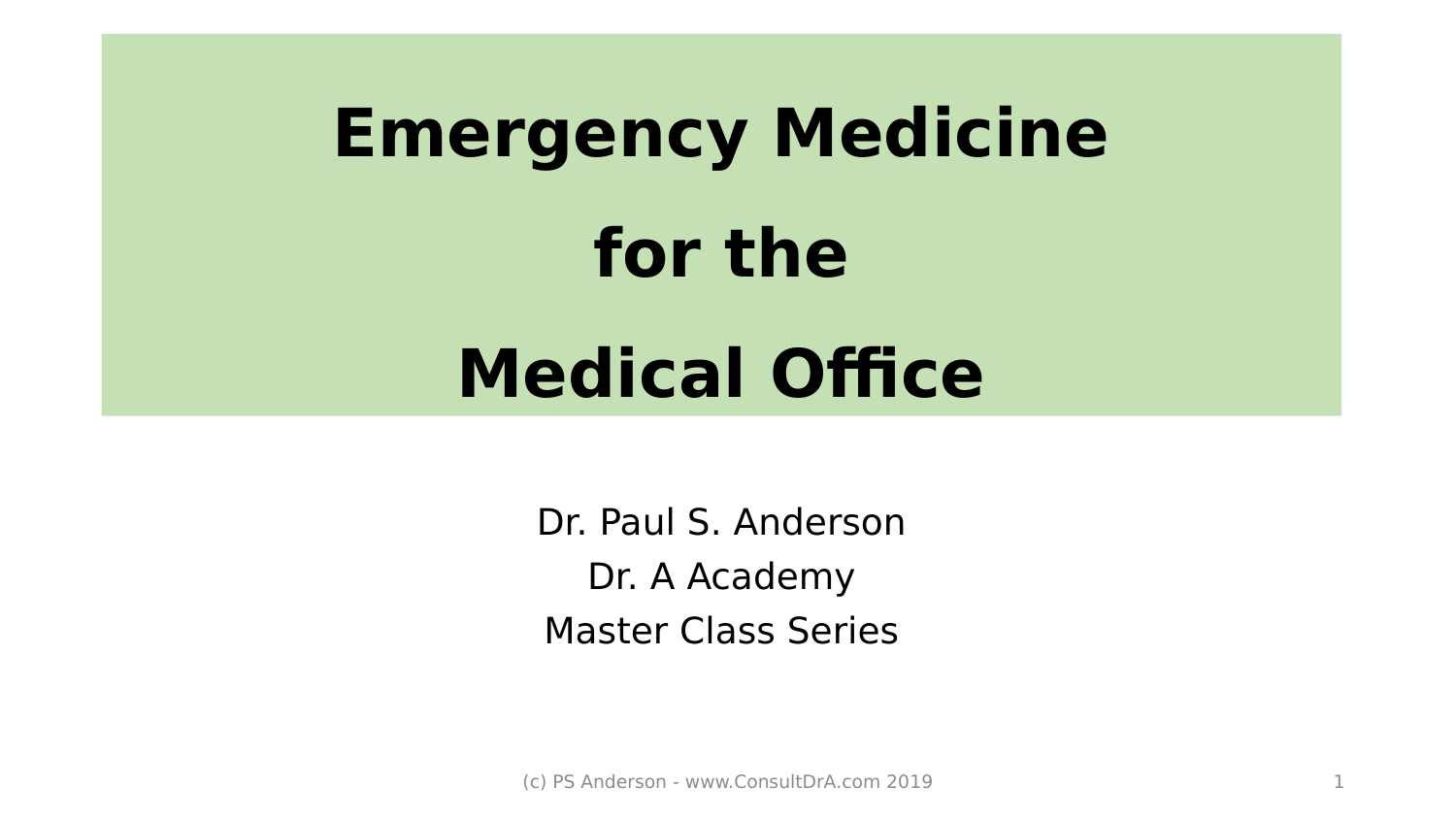## **Outline**

- Part one:
	- I. Allergy
	- II. Asthma & Airway
	- III. Anaphylaxis
	- IV. Shock
	- V. Endotoxin reactions
	- VI. Blood sugar
	- VII.Electrolytes and Calcium / Magnesium emergencies
	- VIII Angina and Hypertensive emergencies
	- IX. Dehydration
	- X. Hangover and Neurotoxic Events
	- XI. Nausea Chemotherapy & Pregnancy related nausea
	- XII.Edema, Ascites and Fluid overload

XIII.Opiate Overdose

XIV.Clinical Practicalities (how does this work in your clinic?)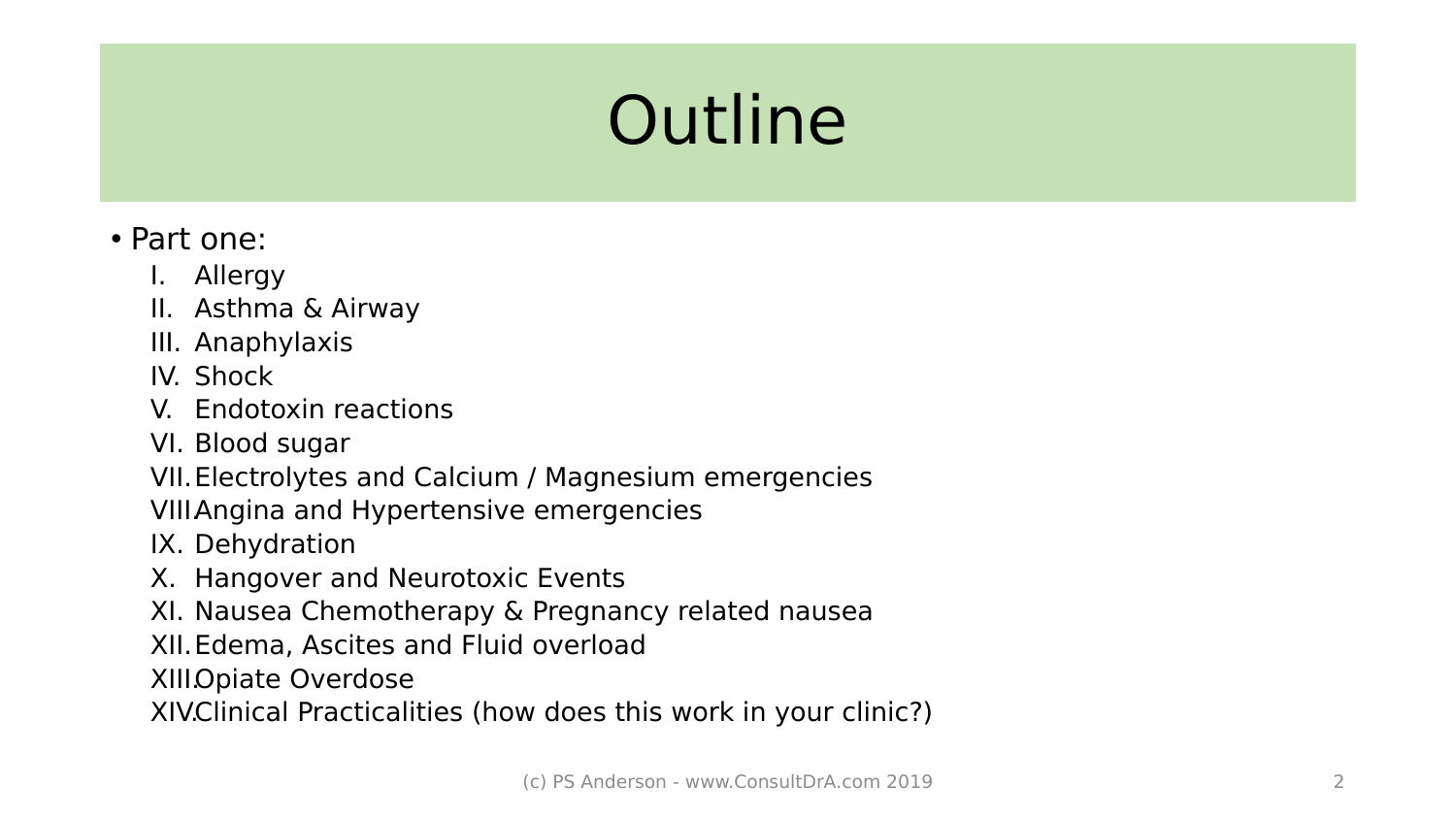## Description:

Office medical emergencies can come in many forms, and require basic but focused assessment and response for optimum output.

Having managed emergency situations in hospitals, clinics and on Interstate Highways – as well as having taught emergency medicine for many years – I intend this presentation to get right to the main points physicians need in such situations.

After years of troubleshooting physician response failures in emergencies I have synthesized a fast track program to update and make any office fast, efficient and effective in an emergency situation. (WWW.ConsultDrA.com 2019 3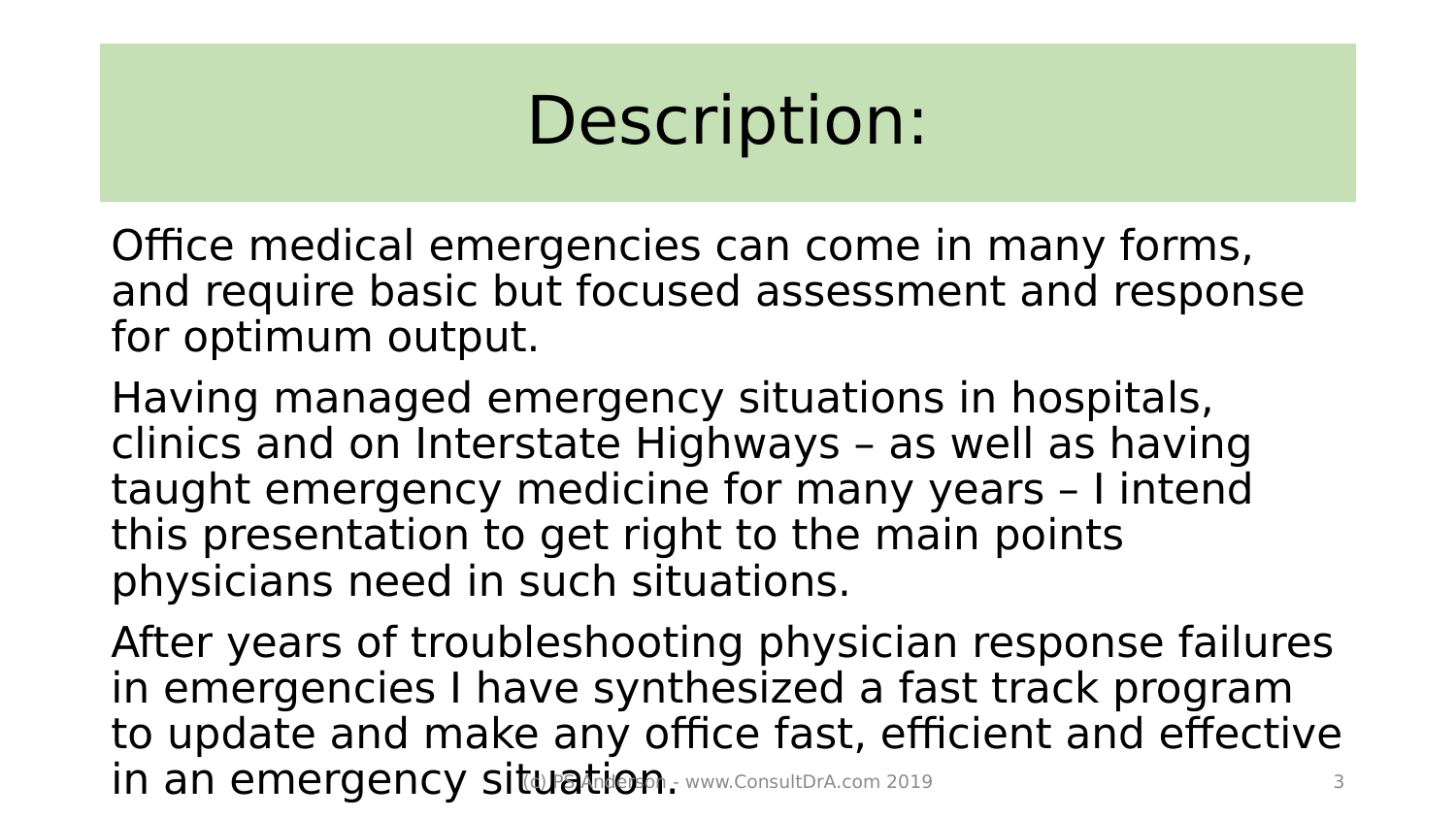## The Issues:

- Most primary care physicians report **at least one**  emergency presenting to their office per year.
- **Asthma, anaphylaxis, shock, seizures, and cardiac arrest** are among the most common adult and childhood emergencies in the office setting.
- Most offices are **not fully prepared** for these medical emergencies.

#### **Toback SL. Medical Emergency Preparedness in Office Practice. Am Fam Physician. 2007 Jun**  $1;75(11):1679-1684$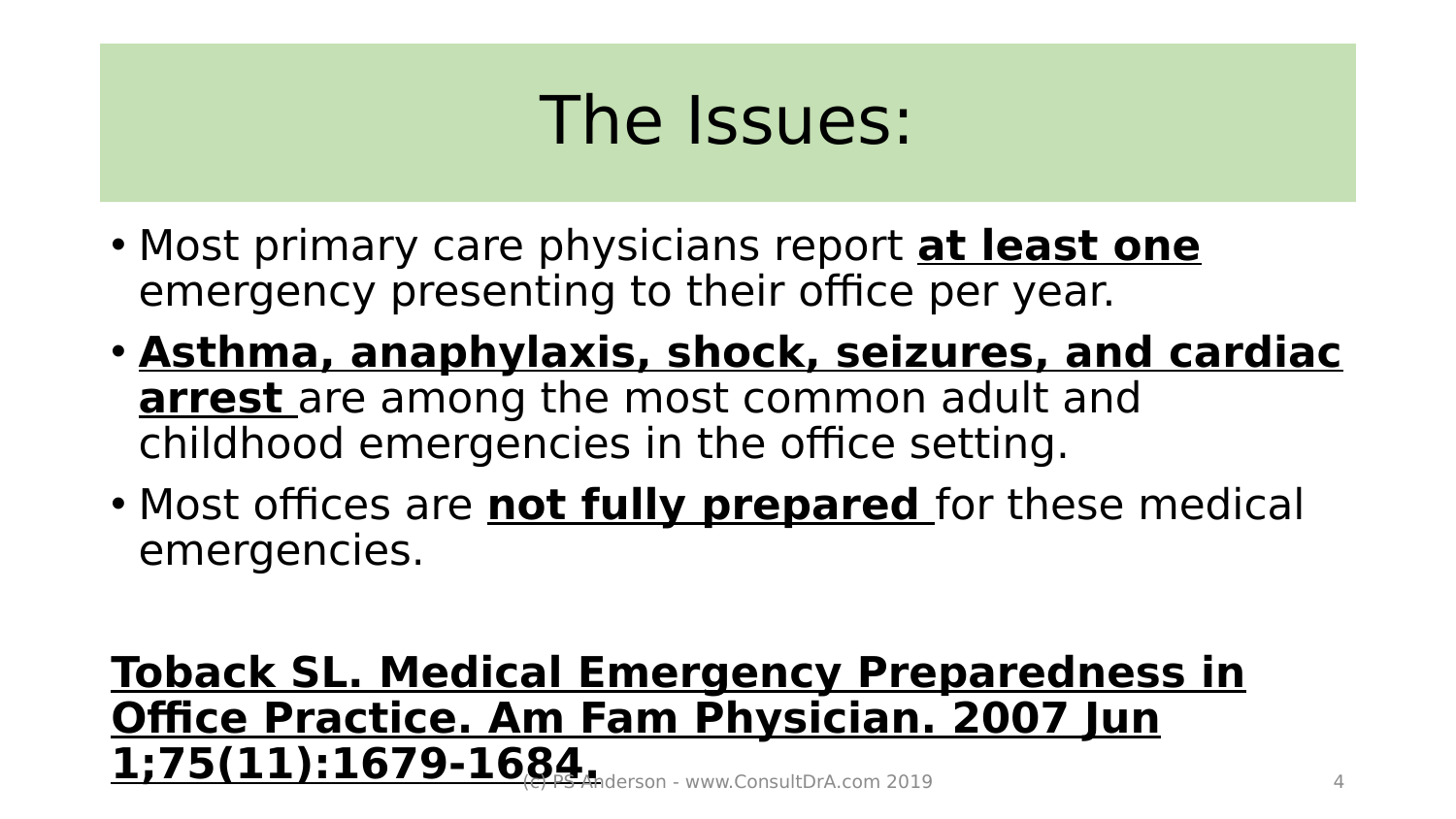### Toback 2007 Most commonly encountered office emergencies

#### **Primary Care Child Care**

Asthma exacerbation **Asthma exacerbation** Seizure **Meningitis/sepsis** Hypoglycemia and Seizure Anaphylaxis **Anaphylaxis** Apnea Impaired consciousness **Anaphylaxis** Shock Shock Shock Shock Poisoning **Districted** airway Drug overdose **Probable epiglottitis** Cardiac arrest Cardiac arrest

Psychiatric **Network** Severe respiratory distress (nonasthma)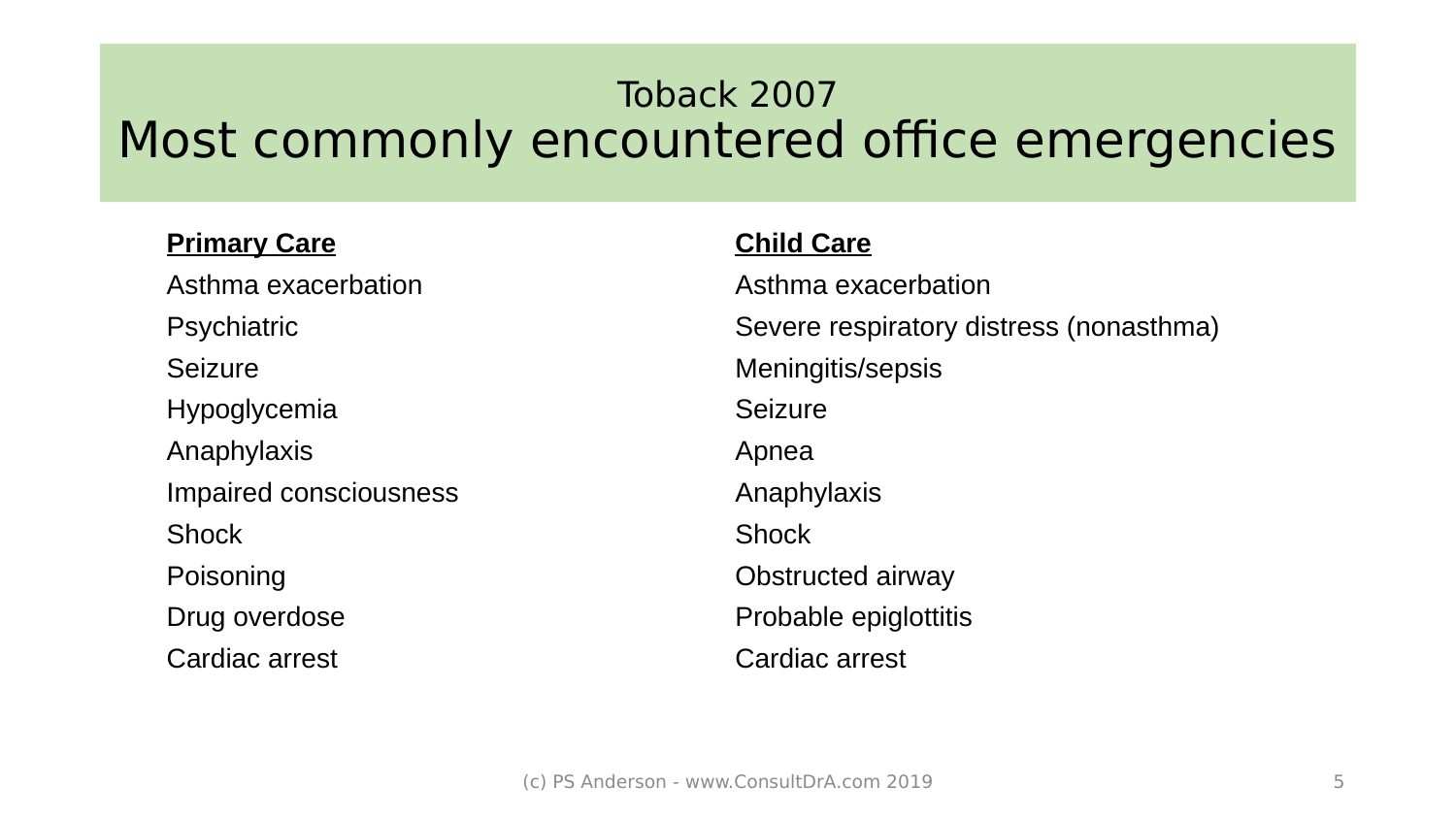## Toback, 2007 - Recommendations

- The **choice** of emergency medications and equipment **should reflect the spectrum of anticipated emergencies in a practice's patient population, the skills of the practitioners, and the distance to the nearest emergency department**.
- Office physicians and staff should make every effort to **maintain current certification in basic or advanced life support courses**.
- Offices should **create a written emergency protocol** that outlines the steps to be followed in the event of an office emergency.
- \* We will come back to all this in session-2 of this series!